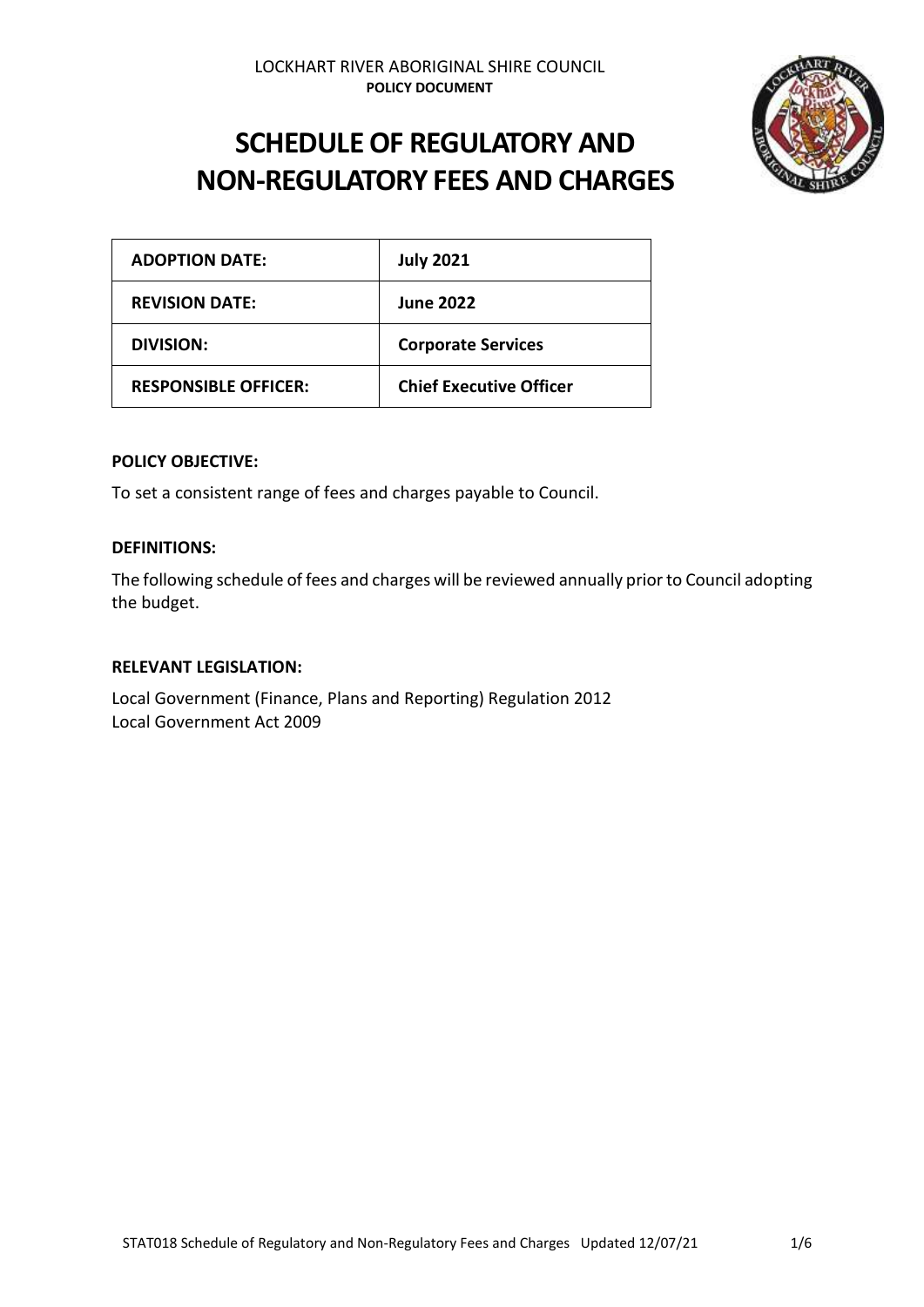#### **TRADESMAN AND ASSISTANT TRADESMAN**

*NB: 30% Discount on labour costs only applies to local community residents.* 

| <b>DESCRIPTION</b>            | <b>HOURLY RATE (\$) GST INCLUSIVE</b> |  |
|-------------------------------|---------------------------------------|--|
| Carpenter                     | 143.50                                |  |
| Plumber/Painter               | 143.50                                |  |
| Mechanic                      | 132.00                                |  |
| Assistant Tradesman Carpenter | 96.00                                 |  |
| Assistant Tradesman Plumber   | 96.00                                 |  |
| Assistant Tradesman Mechanic  | 96.00                                 |  |
| Plant Operator/Road Gang      | 60.00                                 |  |
| Call out fees (Min 2hrs)      | 165.50                                |  |

## **WORKSHOP MATERIALS**

|        | OIL / LUBRICANT DESCRIPTION*                                                                  | <b>TOTAL (\$) GST INCLUSIVE</b> |
|--------|-----------------------------------------------------------------------------------------------|---------------------------------|
|        | 5W30 per litre                                                                                | 14.00                           |
|        | 15W40 per litre                                                                               | 12.50                           |
|        | 80W90 / LS90 per litre                                                                        | 14.00                           |
|        | Coolant per litre                                                                             | 14.00                           |
|        | Grease - Cartridge                                                                            | 12.50                           |
| $*$    | Oils supplied only for work carried out in workshop. Council Stores carries stock and sell    |                                 |
| $\ast$ | Parts (costs + freight + 35%), ordered if required with payment made in full before purchase. |                                 |

#### **WORKSHOP SERVICES**

*\*30% Discount Labour for Local Residents only* 

| <b>SERVICE DESCRIPTION</b>                 | <b>TOTAL (\$) GST INCLUSIVE</b> |
|--------------------------------------------|---------------------------------|
| $-$ Tyre Change 'A' $-$ Car                | 52.50                           |
| $-$ Tyre Repair 'A' $-$ Car                | 84.00                           |
| - Tyre Change 'B' - Truck / Plant          | 105.00                          |
| - Tyre Repair 'B' - Truck / Plant          | 136.50                          |
| <b>Wheel Balance</b>                       | 63.00                           |
| Windscreen Replacement - Labour*           | 446.50                          |
| Windscreen Replacement - Labour Local Res. | 315.00                          |

#### **MATERIALS**

| <b>DESCRIPTION</b>             | <b>TOTAL (\$) GST INCLUSIVE</b> |
|--------------------------------|---------------------------------|
| $-$ Sand (m <sup>3</sup> )     | -39.5C                          |
| $-$ Top Soil (m <sup>3</sup> ) | 111.50                          |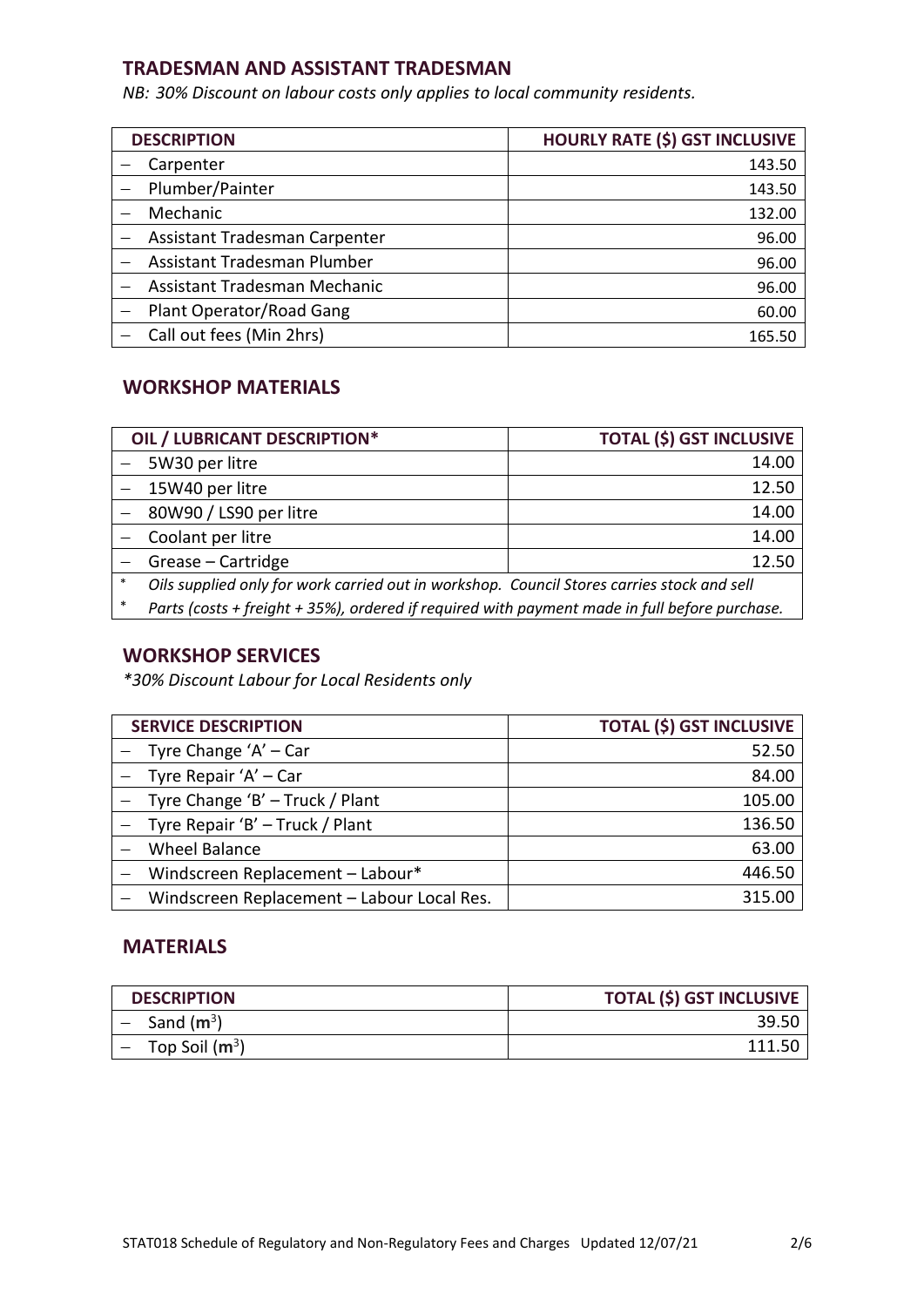## **GAS BOTTLES AND REFILL – LOCAL RESIDENTS**

| <b>DESCRIPTION</b>           | <b>TOTAL (\$) GST INCLUSIVE</b> | <b>TOTAL (\$) GST</b>     |
|------------------------------|---------------------------------|---------------------------|
|                              | - LOCAL RESIDENTS               | <b>INCLUSIVE - OTHERS</b> |
| 45 KG                        | 281.50                          | 309.00                    |
| $-$ 8.5 KG (SWAP & GO)       | 81.50                           | 96.00                     |
| $-$ 8.5 KG (NEW BOTTLE INC.) | 243.50                          | 258.50                    |

## **ADMINISTRATION**

| <b>DESCRIPTION</b>                   |                                                                | <b>TOTAL (\$/%)</b> |
|--------------------------------------|----------------------------------------------------------------|---------------------|
| Grants & subsidies overhead recovery |                                                                | 12.5% - 20%         |
| included)                            | <b>General Administration recoveries (Local Subcontracting</b> | 15%                 |
| Sub-contracting                      |                                                                | 25%                 |
| Permanent employees - oncosts        |                                                                | 43.7%               |
| Stores issues – oncosts              |                                                                | 15%                 |
|                                      | Casual employees – oncosts (casual loading apply)              | 18.6%               |
| Materials overhead recoveries        |                                                                | $Cost + 35%$        |
| Photocopying per page                | - colour A4                                                    | \$1.50              |
|                                      | - colour A3                                                    | \$2.50              |
|                                      | - black & white A4                                             | \$0.50              |
|                                      | - black & white A3                                             | \$1.00              |

## **DUMPING FEES**

| <b>DESCRIPTION</b>       | <b>TOTAL (\$)GST INCLUSIVE</b><br><b>SMALL LOAD</b> | <b>TOTAL (\$)GST INCLUSIVE</b><br><b>LARGE LOAD</b> |
|--------------------------|-----------------------------------------------------|-----------------------------------------------------|
| General Waste (Domestic) | 74.50                                               | 149.50                                              |
| Green Waste Domestic     | 8.00                                                | 16.50                                               |
| <b>Building Waste</b>    | 223.00                                              | 447.00                                              |
| <b>Commercial Waste</b>  | 91.50                                               | 182.50                                              |

## **SERVICES – PLUMBING**

| <b>DESCRIPTION</b>                                          | <b>TOTAL (\$)GST INCLUSIVE</b> |
|-------------------------------------------------------------|--------------------------------|
| - Sewerage/Water connection Subject to Council<br>quotation | 3120.50                        |
| Sewerage Pump Hire per day                                  | 156.00                         |

## **OTHERS**

| <b>DESCRIPTION</b>                                      | <b>TOTAL (\$)GST INCLUSIVE</b> |
|---------------------------------------------------------|--------------------------------|
| <b>Application for Development Fees</b>                 | 4255.50                        |
| Green Wheelie Bin (120L)                                | 212.50                         |
| Dog registration (per dog)                              | 28.50                          |
| Barge offloading services (plant and operator per hour) | 175.50                         |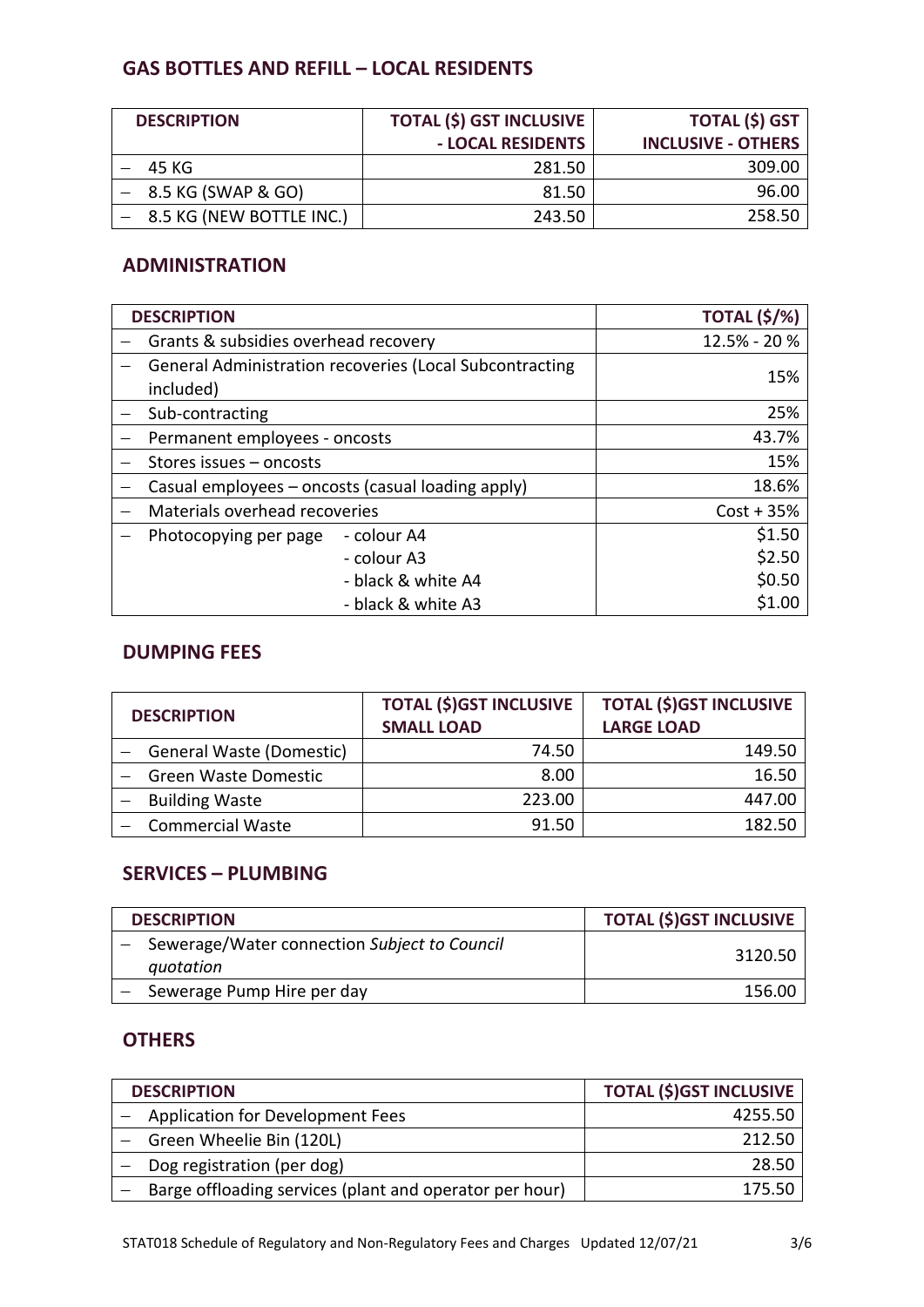# **ACCOMMODATION / HIRE OF FACILITIES**

| <b>DESCRIPTION</b>                                                                | <b>TOTAL (\$) GST INCLUSIVE</b>    |
|-----------------------------------------------------------------------------------|------------------------------------|
| Guesthouse Accommodation per night                                                | 184.50                             |
| Staff housing per week                                                            | 70.50                              |
| Contractor Donga per night                                                        | 68.50                              |
| <b>Community Hall - Full Day Hire</b>                                             | 709.00                             |
| <b>Community Hall - </b> $\frac{1}{2}$ Day Hire                                   | 426.00                             |
| Puuya Centre Accommodation - Per night                                            | (Not available for booking) 245.00 |
| <b>Puuya Centre Accommodation - 2 People</b>                                      | (Not available for booking) 370.00 |
| Puuya Centre Hall - Full Day Hire                                                 | 426.00                             |
| <b>Puuya Centre Hall - </b> $\frac{1}{2}$ Day Hire                                | 283.00                             |
| <b>Puuya Centre Office Spare - Per Week</b>                                       | 140.00                             |
| Conference/Meeting Room - Full Day                                                | 540.00                             |
| <b>Council Conference/Meeting Room</b> $-\frac{1}{2}$ Day                         | 324.00                             |
| Community Housing – Rental charged policy is pegged on 25% of assessable income + |                                    |
| rent assistance (maximum rent per week is determined by Department of Housing)    |                                    |

## **EMPTY BLOCK**

| <b>DESCRIPTION</b>                  | <b>TOTAL (\$) EXC GST</b> |
|-------------------------------------|---------------------------|
| - Block of Land $(10M^2$ per annum) | 353.50                    |

## **YARD CLEANING**

| <b>DESCRIPTION</b>                          | <b>TOTAL (\$) EXC GST</b> |
|---------------------------------------------|---------------------------|
| - Mowing/slashing (normal cut) / 800 $m2$   | 79.00                     |
| - Mowing/slashing (overgrown yard) 800 $m2$ | 156.50                    |
| - General waste/garbage per $m3$            | -32.0C                    |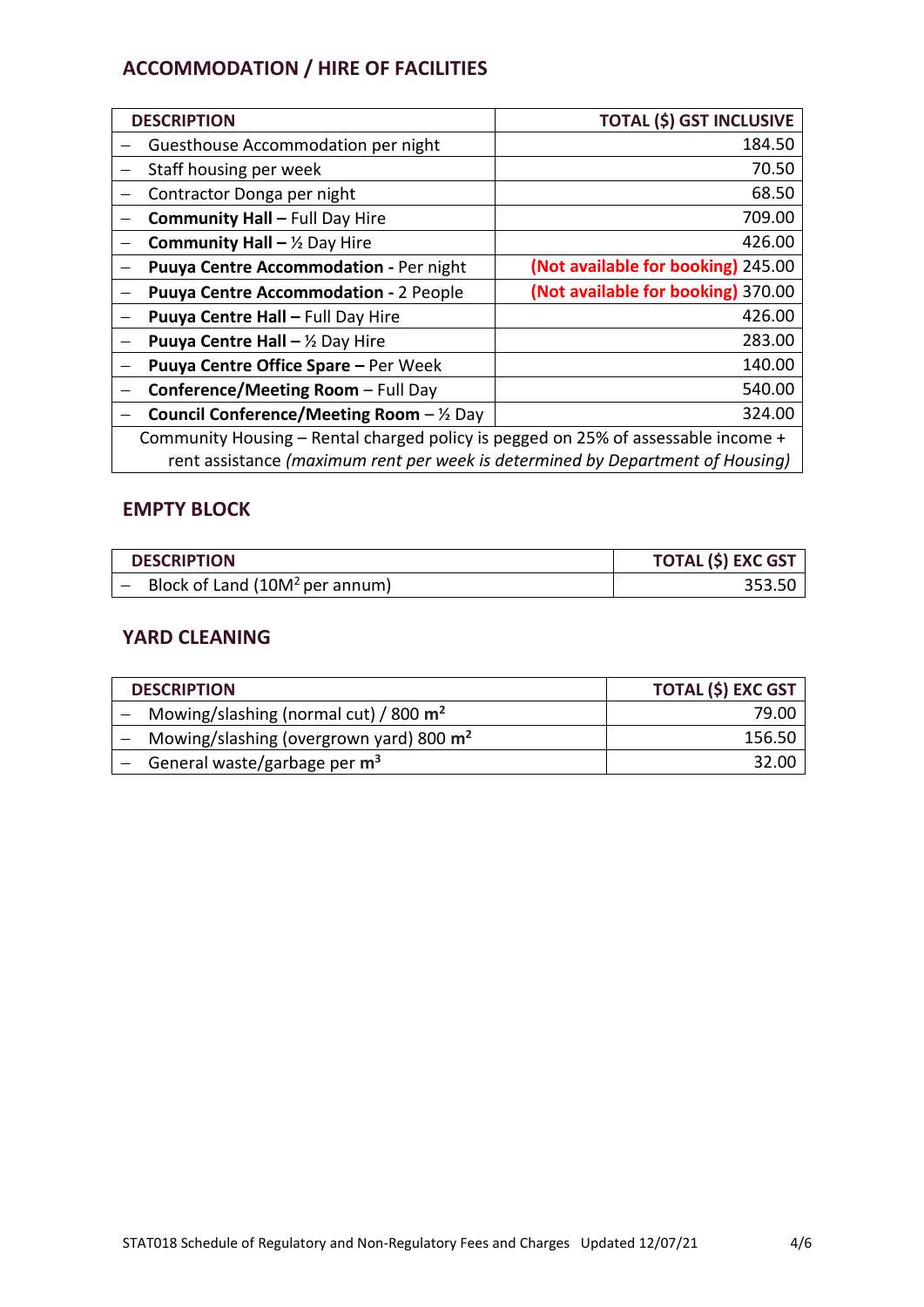# **GENERAL RATES AND SERVICE CHARGES (INCLUDES UNLIMITED WATER USAGE, GARBAGE / WASTE DISPOSAL, SEWERAGE AND OTHER SERVICES)**

|                                         | <b>DESCRIPTION OF PROPERTY</b>                           |                            | <b>TOTAL \$ EXC.</b> |
|-----------------------------------------|----------------------------------------------------------|----------------------------|----------------------|
| <b>PROPERTY OF</b>                      |                                                          |                            | <b>GST PER</b>       |
|                                         |                                                          |                            | <b>ANNUM</b>         |
| Lockhart River State School             | $\qquad \qquad -$                                        | School                     | 10,729.00            |
| <b>Queensland Education</b>             | $\qquad \qquad -$                                        | 13A/13B Blady Grass St     | 6,437.00             |
| <b>Queensland Education</b>             | $\overline{\phantom{0}}$                                 | 7 Blady Grass St           | 5,431.50             |
| Department of Housing and Public        |                                                          |                            |                      |
| Works, Government Employee              |                                                          | 3A / 3B Piiramo St         | 6,437.00             |
| Housing                                 |                                                          |                            |                      |
| Department of Housing and Public        |                                                          |                            |                      |
| Works, Government Employee              |                                                          | 8A / 8B BladyGrass St      | 6,437.00             |
| Housing                                 |                                                          |                            |                      |
| Department of Housing and Public        |                                                          |                            |                      |
| Works, Government Employee              |                                                          | 1 Paytham St               | 5,431.50             |
| Housing                                 |                                                          |                            |                      |
| Department of Housing and Public        |                                                          |                            |                      |
| Works, Government Employee              | $\qquad \qquad -$                                        | 6 Piiramo St               | 5,431.50             |
| Housing<br>Torres and Cape Hospital and |                                                          |                            |                      |
| <b>Health Service</b>                   |                                                          | Hospital                   | 10,729.00            |
| Torres and Cape Hospital and            |                                                          |                            |                      |
| <b>Health Service</b>                   |                                                          | Duplex x2                  | 6,437.00             |
| Torres and Cape Hospital and            | Houses x2<br>$\qquad \qquad -$                           |                            | 5,431.50             |
| <b>Health Service</b>                   |                                                          |                            |                      |
|                                         | Police Station / Watch House<br>$\overline{\phantom{m}}$ |                            |                      |
| Queensland Police Service               |                                                          | / Court                    | 17,021.50            |
| Queensland Police Service               | $\equiv$                                                 | Houses x 2                 | 5,173.50             |
| <b>Queensland Police Service</b>        | $\qquad \qquad -$                                        | Duplex x 1                 | 6,437.00             |
| Department of Communities               | $\equiv$                                                 | Multi-Tenancy Centre (new) | 10,729.00            |
| <b>Community Enterprise Queensland</b>  |                                                          |                            | 10,729.00            |
| (Former Retail Store)                   | <b>Retail Store</b>                                      |                            |                      |
| <b>Community Enterprise Queensland</b>  | Manager's House<br>$\qquad \qquad -$                     |                            | 8,059.00             |
| (Former Retail Store)                   |                                                          |                            |                      |
| <b>Community Enterprise Anglican</b>    | Church, Lot 70                                           |                            | 5,431.50             |
| Store                                   |                                                          |                            |                      |
| <b>Ergon Energy</b>                     | $\qquad \qquad -$                                        | <b>Power Station</b>       | 7,093.50             |
| Puuya Foundation                        | $\qquad \qquad -$                                        | Kuunchi Kakana Centre      | 10,729.00            |
| Puuya Foundation                        |                                                          | Residential                | 6,437.00             |